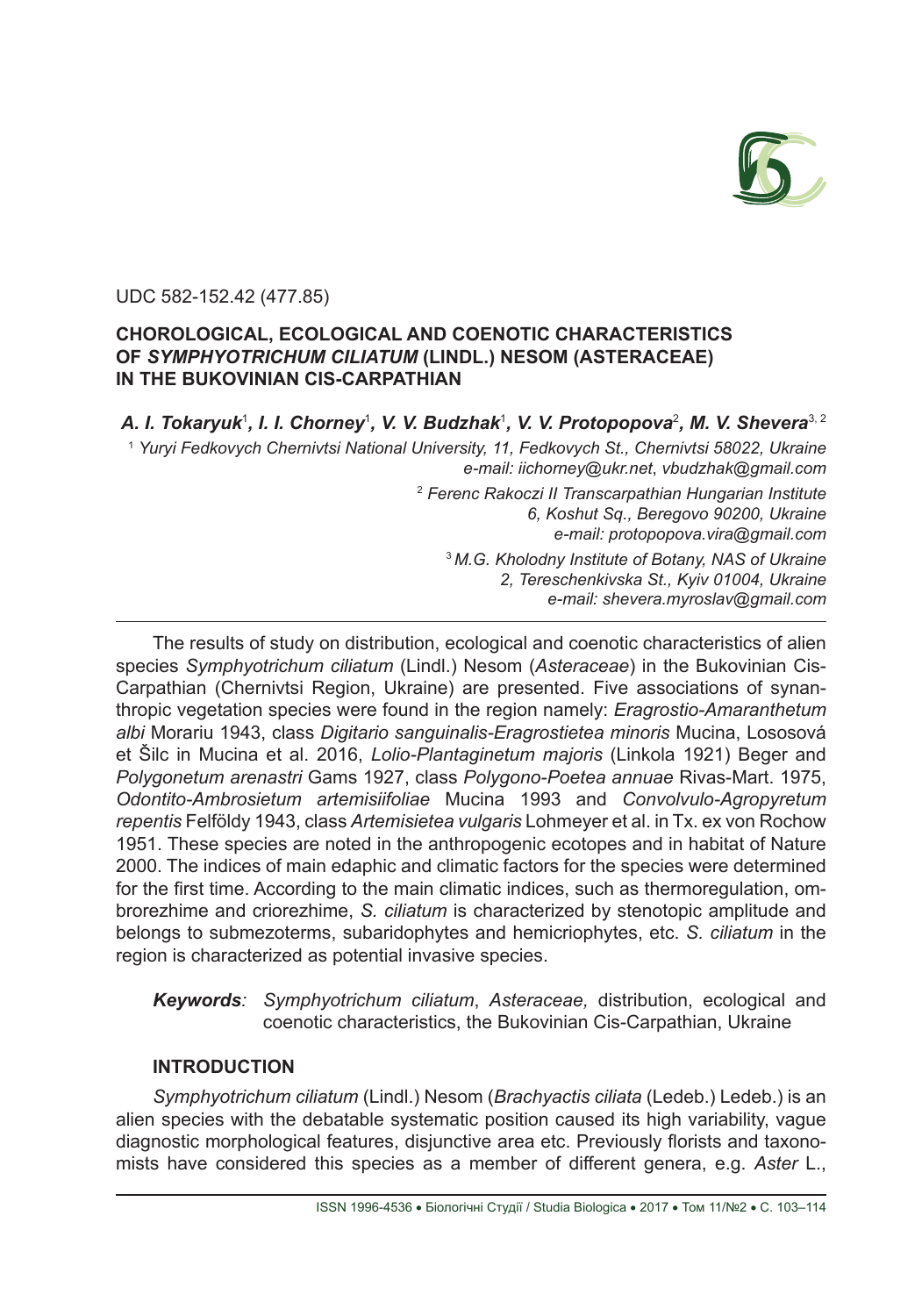*Erigeron* L., *Conyza* Less., *Tripolium* Nees. In Europe it was often referred to the genus *Brachyactis* Ledeb. [12, 26, 32] or to the genus *Symphyotrichum* Nees [2, 17, 23, 31]*.* Due to the karyological studies carried out by Nesom [17] it was established that species of genera *Symphyotrichum* and *Brachyactis* had the different number of chromosomes, (2n=14) and (2n = 18) respectively. This and also significant distinction between taxa have been allowed consider the studied species as a member of the section *Conyzopsis* (Torr & A. Gray) G.L. Nesom, subgenus *Symphyotrichum*, genus *Symphyotrichum* [2, 17, 23, 31]*.*

An interpretation of the origin of this species is also debatable: as *S. ciliatum*, sub nom. *B. ciliate* it maybe Asian [1, 9–10, 12, 24–26, 32] or North American [13]; as *S. ciliatum* it maybe North American, North and Middle Asian [30]. However study conducted by G.L. Nesom [17] showed that European populations as well as North American ones have the number of chromosomes 2n=14 and therefore it is necessarily to include them in the genus *Symphyotrichum*.

The natural area of *S. ciliatum* is North America (Rocky Mountains) where it grows in dry places. Later the species migrated to the prairie of the Great Plains, and also through Alaska and the Bering Strait to the North-Eastern of Asia.

The general area of *S. ciliatum* is Circumpolar, disjunctive. It distributes in North America, West and East Sibirian, Fare East and Central Asia [2, 12, 17, 26]. At present its active distribution is observed in the East of the American continent [4] and in Europe (Ukraine, Moldova, Romania, Poland, Slovakia, Russia) [7–10, 18, 24, 31], where *S. ciliatum* manifests a wide ecological amplitude growing on different substrata from dry sands to saline, moist soils, but mostly prefers some anthropogenic habitats.

In Ukraine, *S. ciliatum* (sub nom. *B. ciliate*) was first recorded in Danube Biosphere Reserve [7]. Later it has been found in Steppe, mainly in the anthropogenic and seminatural (coastal, seaside and steppe) ecotopes [21]. According to *CHER* and *KW* herbarium collections, it is also known from Transcarpathia, Bukovinian Cis-Carpathian, Prut-Dnister interfluve, Zhytomyr Polissia and Roztochchya [13].

In Bukovinian Cis-Carpathian, *S. ciliatum* was first recorded in 2007 [22]. Later some more new localities were found. Very likely, this species penetrated in the The Bukovinian Cis-Carpathian from Romania where it had been determined as potential invasive [24-25]. The status of the species in Poland the same [30].

The aim of the article is to study of current distribution of *S. ciliatum* in the Bukovinian Cis-Carpathian, rate and character of dispersal, to determine ecological and coenotic characteristics and estimate the possible consequences of its naturalization in the region.

### **MATERIAL AND METHODS**

Investigations are based on the original data obtained during fieldwork over the years 2007–2016 and an examination of herbarium collections of the Yuryi Fedkovych Chernivtsi National University (*CHER*) and M.G. Kholodny Institute of Botany, NAS of Ukraine (*KW*).

The schematic map of the *S. ciliatum* distribution in the The Bukovinian Cis-Carpathian was prepared by the grid method of plant mapping using MapInfo Professional version 12.5 software packages, according to Atlas Florae European adapted for regional territories [3]. The phytosociological surveys were performed with using ecological and floristic criteria of plant community releves. The phytosociological releves were carried out by the method of transformation of phytocoenotic tables with using the program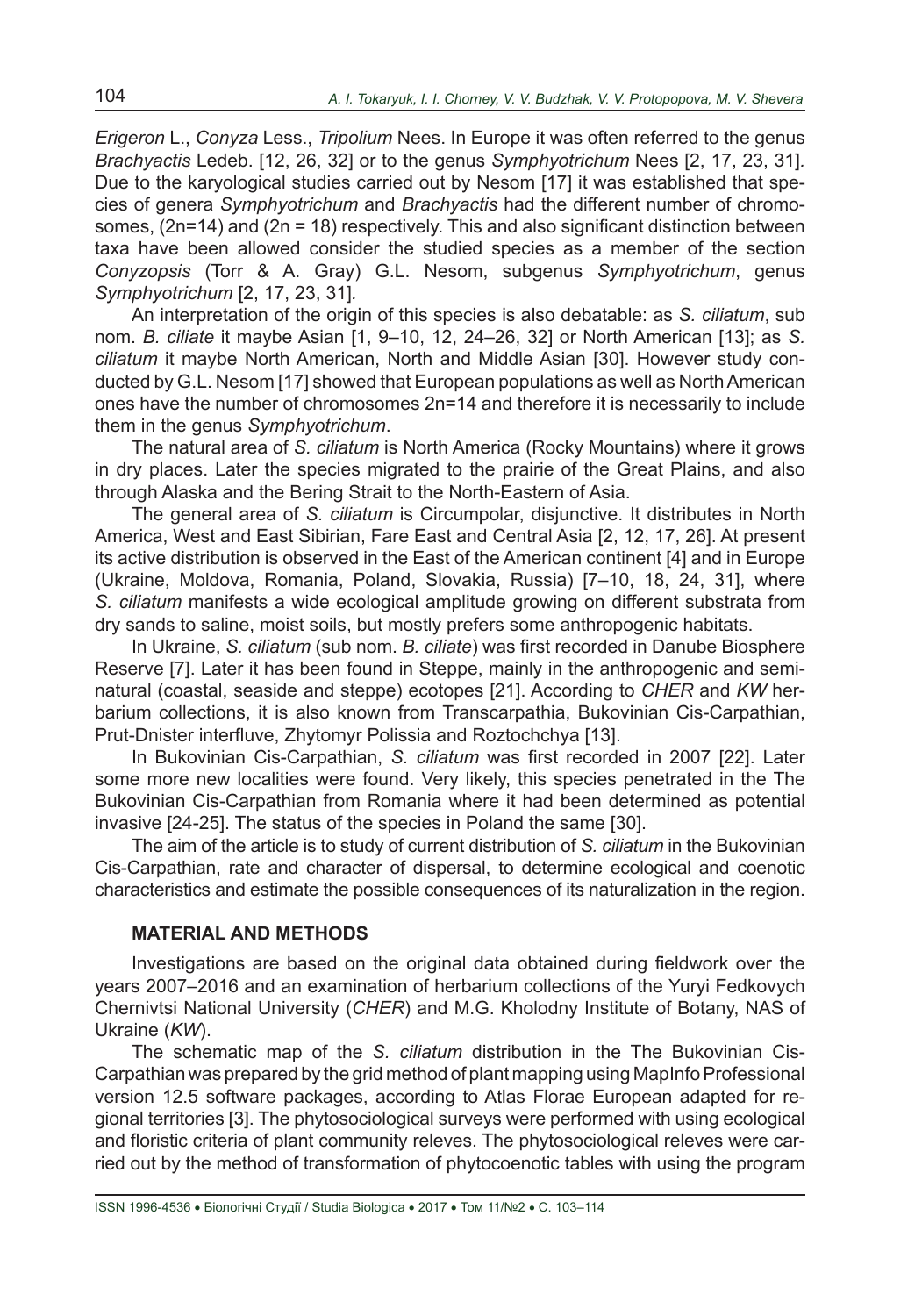package FICEN 2 [28]. The calculation of score synphytoindication indices was performed with the use of JUICE 6.5 program [29].

Ecological analysis was made according to the phytoindicatory scales [6, 20]. Syntaxonomic scheme of plant communities with the participation of *S. ciliatum* was compiled following by Vegetation of Europe [14–16].

# **RESULTS**

The information on the distribution of *S. сiliatum* in the The Bukovinian Cis-Carpathian generalized on based of the herbarium collections *CHER* and *KW* data and fieldwork is given in fig. 1 and list mentioned below.

List of localities of *S. сiliatum* in Chernivtsi Region:

- 1. Glyboka Distr., Glyboka-Bukovynska station, along railway tracks, 12.10. 2007, I. Chorney, V. Budzhak, A. Tokaryuk (*CHER*); the same, 12.10. 2007, V.V. Protopopova, M.V. Shevera (*KW*).
- 2. Glyboka Distr., vicinity of Cherepkivtsi vill., Vadul-Seret railway station, along railway tracks, 12.10. 2007, I. Chorney, V. Budzhak, A. Tokaryuk (*CHER*); the same, 12.10. 2007, V.V. Protopopova, M.V. Shevera (*KW*).
- 3. Storozhynets Distr., Storozhynets, railway station, 20.09. 2009, A. Tokaryuk (*CHER*).
	- Storozhynets Distr., Storozhynets, along railway, 18.10. 2009, A. Tokaryuk (*CHER*).
- 4. Storozhynets Distr., Storozhynets, along road, 21.11. 2009, A. Tokaryuk (*CHER*);
	- Storozhynets Distr., Storozhynets, along field road, 03.11. 2013, A. Tokaryuk (*CHER*).
- 5. Storozhynets Distr., Storozhynets city, left bank of Siret River, 30.09. 2012, А. Tokaryuk (*CHER*).

*S. ciliatum* actively distributes in the The Bukovinian Cis-Carpathian in anthropogenic transformed plant communities. In an early stage of invasion and colonization of ruderalized plots with denuded soil by this species it is characterized by high density and number. In the overgrowing stage of the plots, when the total cover of grass increases and vegetation becomes closer, the mentioned population indices of the species decrease.

The species is an annual/terophyte. Due to some biological characteristics such as the short period of ontogenesis and high reproductively it can extend to rather a long distance from parent individuals mainly by virtue of disturbed plots with a significant proportion of denuded soil. However, a long keep of colonizing territory do not observed especially in case of the process of overgrowing.

The densest and numerous populations of *S. ciliatum* in the The Bukovinian Cis-Carpathian were revealed in Glyboka city in plant community related to artificial rubble plots between railway tracks within the Glyboka-Bukivynska railway station. Floristic composition of the community is rather poor and composed of 19 species. Its total projective cover comes to 30–40 % and projective cover of *S. ciliatum* to 5–7 %. Diagnostic *Eragrostis minor* Host and *Amaranthus albus* L. dominated. Among the invasion species there are *Conyza canadensis* (L.) Cronq.), *Echinochloa crusgalli* (L.) P. Beauv., *Galinsoga parviflora* Cav. and *Phalacroloma annuum* (L.) Dumort. (Table 1, relevél 1). According to ecological and floristic classification, the plant community belongs to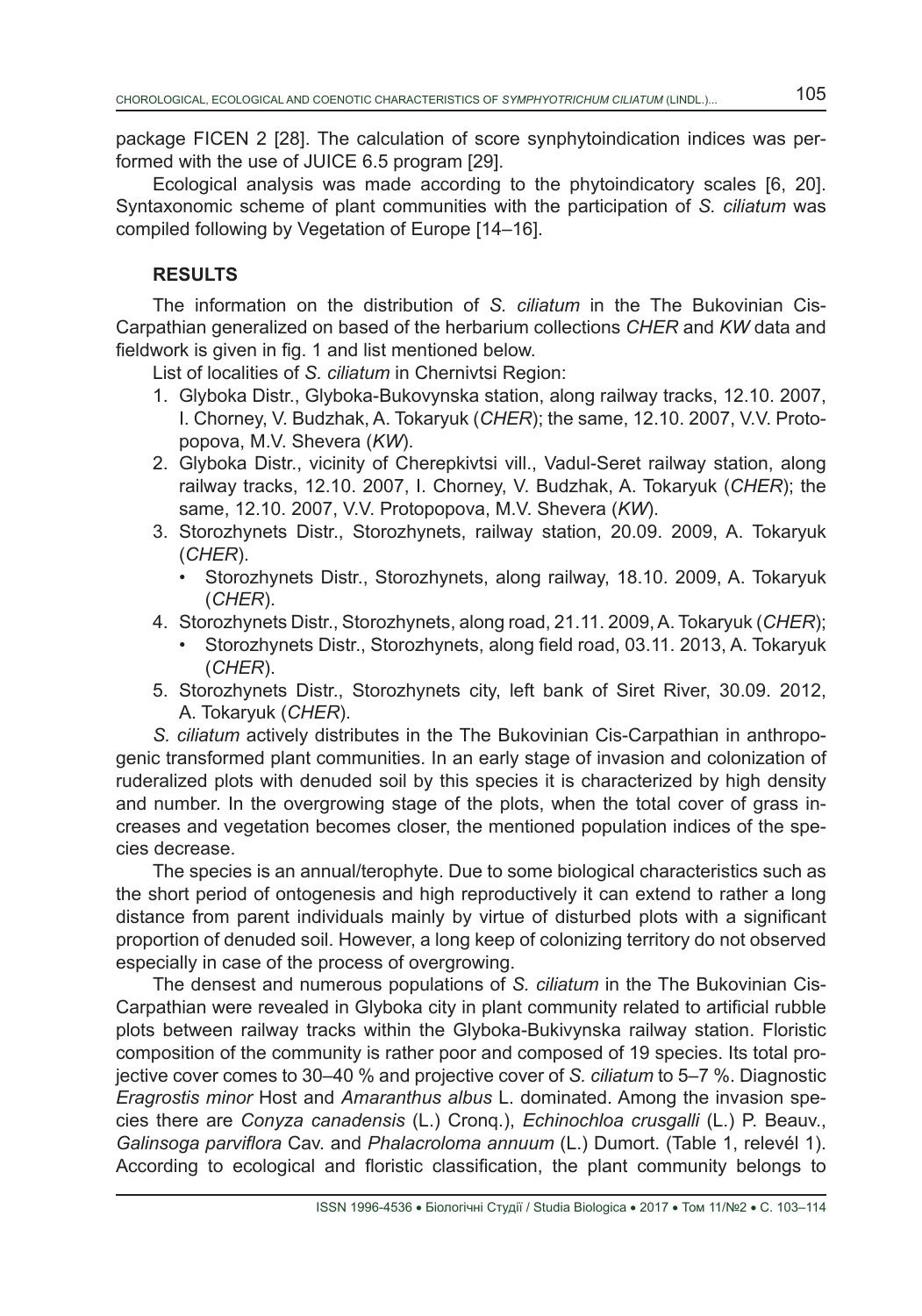association *Eragrostio-Amaranthetum albi* Morariu 1943, alliance Eragrostion *cilianensiminoris* Tx. ex Oberd. 1954, order *Eragrostietalia* J. Tx. ex Poli 1966 and class *Digitario sanguinalis-Eragrostietea minoris* Mucina, Lososová et Šilc in Mucina et al. 2016.



Map of localitets of *Symphyotrichum ciliatum* (Lindl.) Nesom in the Bukovinian Cis-Carpathian Карта поширення *Symphyotrichum ciliatum* (Lindl.) Nesom у Буковинському Передкарпатті

- Table 1. **Phytocoenotic characteristics of plant communities with participation of**  *Symphyotrichum ciliatum* **(Lindl.) Nesom in the Bukovinian Cis-Carpathian**
- *Таблиця 1.* **Фітоценотична характеристика рослинних угруповань за участю** *Symphyotrichum ciliatum* **(Lindl.) Nesom у Буковинському Передкарпатті**

| Number of relevés                                    |                | $\overline{2}$ | 3  | $\overline{4}$ | 5            | 6         |  |  |
|------------------------------------------------------|----------------|----------------|----|----------------|--------------|-----------|--|--|
| Total projective cover, %                            | $30 - 40$      | 70             | 50 | 70             |              | 100       |  |  |
| Total number of species                              | 19             | 24             | 24 | 20             | 30           | 26        |  |  |
| Number of syntaxa                                    | 1              | $\mathcal{P}$  | 3  |                | 4            | 5         |  |  |
| Symphyotrichum ciliatum                              | $\mathbf{2}$   | 1              | ÷  | ÷              | $\mathbf{2}$ |           |  |  |
| D.s. Ass. Eragrostio-Amaranthetum albi               |                |                |    |                |              |           |  |  |
| Eragrostis minor                                     | $\overline{2}$ |                |    |                |              |           |  |  |
| Amaranthus albus                                     |                |                |    |                |              |           |  |  |
| D.s. Cl. Digitario sanguinalis-Eragrostietea minoris |                |                |    |                |              |           |  |  |
| Echinochloa crusgalli                                |                |                |    | 1              |              |           |  |  |
| Setaria glauca                                       |                |                |    | 1              | $\ddot{}$    |           |  |  |
| Portulaca oleracea                                   | $\ddot{}$      | $\blacksquare$ |    |                |              |           |  |  |
| D.s. Ass. Lolio-Plantaginetum majoris                |                |                |    |                |              |           |  |  |
| Plantago major                                       |                | 2              | 3  | $\overline{4}$ |              | $\ddot{}$ |  |  |
| Lolium perenne                                       |                |                |    |                |              |           |  |  |
| Lepidotheca suaveolens                               |                | $\ddot{}$      |    |                |              |           |  |  |

ISSN 1996-4536 • Біологічні Студії / Studia Biologica • 2017 • Том 11/№2 • С. 103–114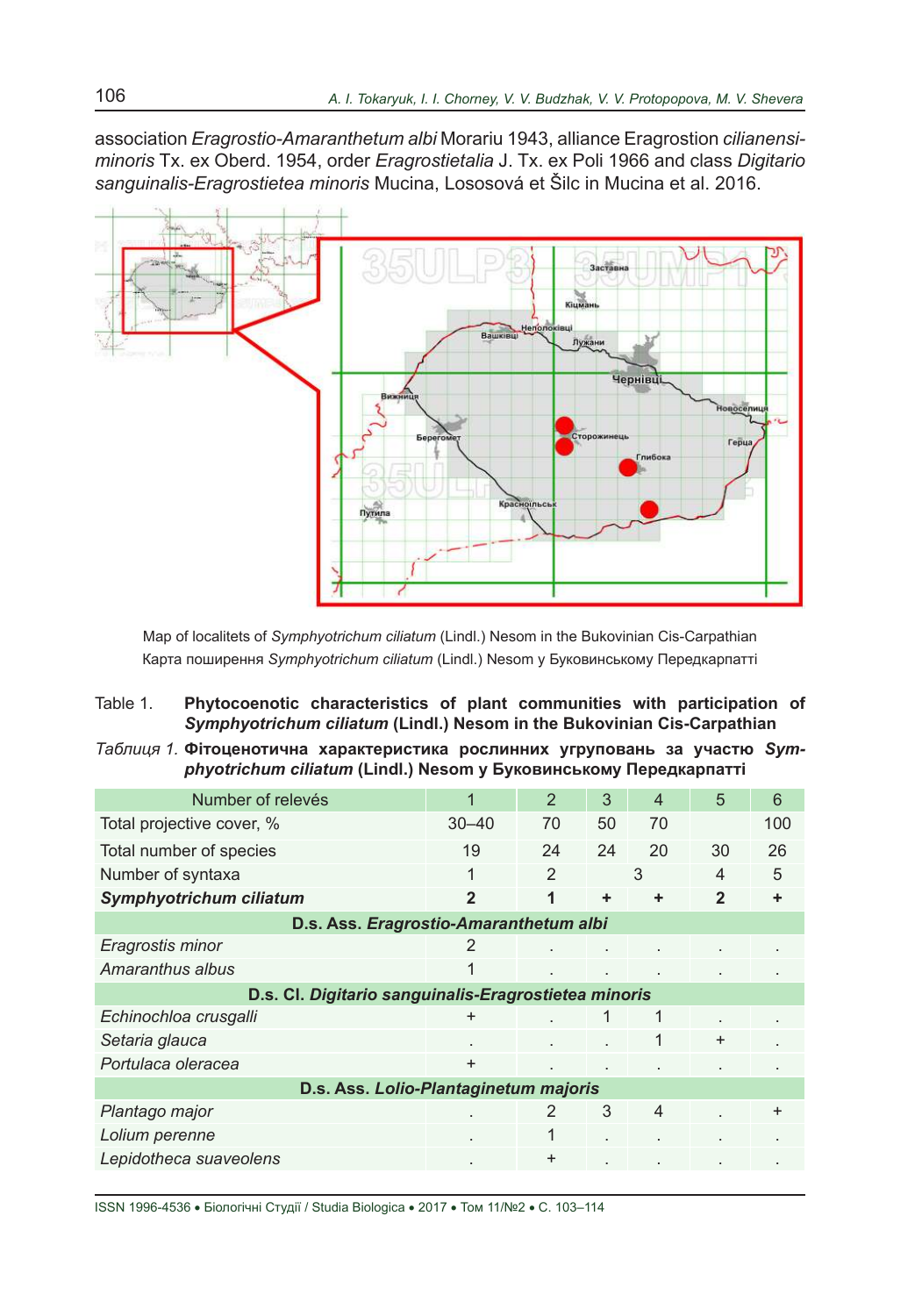| D.s. Ass. Polygonetum avicularis               |                                |                |                |                |           |              |  |  |
|------------------------------------------------|--------------------------------|----------------|----------------|----------------|-----------|--------------|--|--|
| Polygonum aviculare                            |                                | 1              | $\overline{2}$ | $\overline{2}$ |           |              |  |  |
| Poa annua                                      |                                |                | 1              |                |           |              |  |  |
| D.s. Cl. Polygono-Poetea annua                 |                                |                |                |                |           |              |  |  |
| Taraxacum officinale                           | $\ddot{}$                      | $\ddot{}$      | $\ddot{}$      | $\ddot{}$      | $\ddot{}$ | $\ddot{}$    |  |  |
| Medicago lupulina                              | $\ddot{}$                      | 1              | $\ddot{}$      |                | +         |              |  |  |
| Lepidium ruderale                              |                                | $\pmb{+}$      |                |                |           |              |  |  |
| Potentilla anserina                            |                                |                |                | $\ddot{}$      |           |              |  |  |
| D.s. Ass. Odontito-Ambrosietum artemisiifoliae |                                |                |                |                |           |              |  |  |
| Ambrosia artemisiifolia                        |                                | 5              | $\overline{2}$ | $\overline{2}$ | 3         | 1            |  |  |
| Odontites vulgaris                             |                                |                |                |                | 1         |              |  |  |
| D.s. Ass. Convolvulo-Agropyretum repentis      |                                |                |                |                |           |              |  |  |
| Calamagrostis epigeios                         |                                |                |                |                |           | $\mathbf{1}$ |  |  |
| Elytrigia repens                               |                                | $\overline{1}$ |                |                | 1         | 4            |  |  |
|                                                | D.s. Cl. Artemisietea vulgaris |                |                |                |           |              |  |  |
| Phalacroloma annuum                            | 1                              | $\pmb{+}$      | $\ddot{}$      | 1              | 1         | $\mathbf{1}$ |  |  |
| Artemisia vulgaris                             | 1                              | $\ddot{}$      |                | $\ddot{}$      |           | $\ddot{}$    |  |  |
| Erigeron canadensis                            | $\pmb{+}$                      |                | $\ddot{}$      | $\ddot{}$      | $\pmb{+}$ |              |  |  |
| Daucus carota                                  |                                | 1              |                | 1              | $\ddot{}$ | 1            |  |  |
| Cirsium arvense                                | $\ddot{}$                      |                |                | $\pmb{+}$      |           |              |  |  |
| Arctium lappa                                  |                                |                |                | $\ddot{}$      |           | 1            |  |  |
| Cichorium intybus                              |                                |                |                |                | $\ddot{}$ | $\pmb{+}$    |  |  |
| Arctium tomentosum                             |                                | $\ddot{}$      |                |                |           |              |  |  |
| Lactuca serriola                               |                                |                | +              |                |           |              |  |  |
| Linaria vulgaris                               |                                |                |                |                | $\ddot{}$ |              |  |  |
| <b>Melilotus officinalis</b>                   |                                |                |                |                |           | +            |  |  |
|                                                | D.s. Cl. Sisymbrietea          |                |                |                |           |              |  |  |
| Amaranthus retroflexus                         |                                |                | $\ddot{}$      | $\ddot{}$      | $\ddot{}$ |              |  |  |
| Galinsoga urticifolia                          |                                | $\ddot{}$      | +              |                |           |              |  |  |
| Matricaria perforata                           |                                | $\ddot{}$      | +              |                |           |              |  |  |
| Atriplex patula                                | $\ddot{}$                      |                |                |                |           |              |  |  |
| Chenopodium album                              | $\pmb{+}$                      |                |                |                |           |              |  |  |
| Galinsoga parviflora                           | 1                              |                |                |                |           |              |  |  |
| Ranunculus sardous                             | $\ddot{}$                      |                |                |                |           |              |  |  |
| Xanthoxalis dillenii                           |                                |                | +              |                |           |              |  |  |
| D.s. Cl. Epilobietea angustifolii              |                                |                |                |                |           |              |  |  |
| Galega officinalis                             |                                | $\pmb{+}$      |                |                |           | +            |  |  |
| Glechoma hederacea                             |                                | $\ddot{}$      |                |                |           |              |  |  |
| Urtica dioica                                  |                                | $\ddot{}$      |                |                |           |              |  |  |
| Ranunculus repens                              |                                |                |                |                |           |              |  |  |
| Rumex confertus                                |                                |                |                |                |           | +            |  |  |

ISSN 1996-4536 • Біологічні Студії / Studia Biologica • 2017 • Том 11/№2 • С. 103–114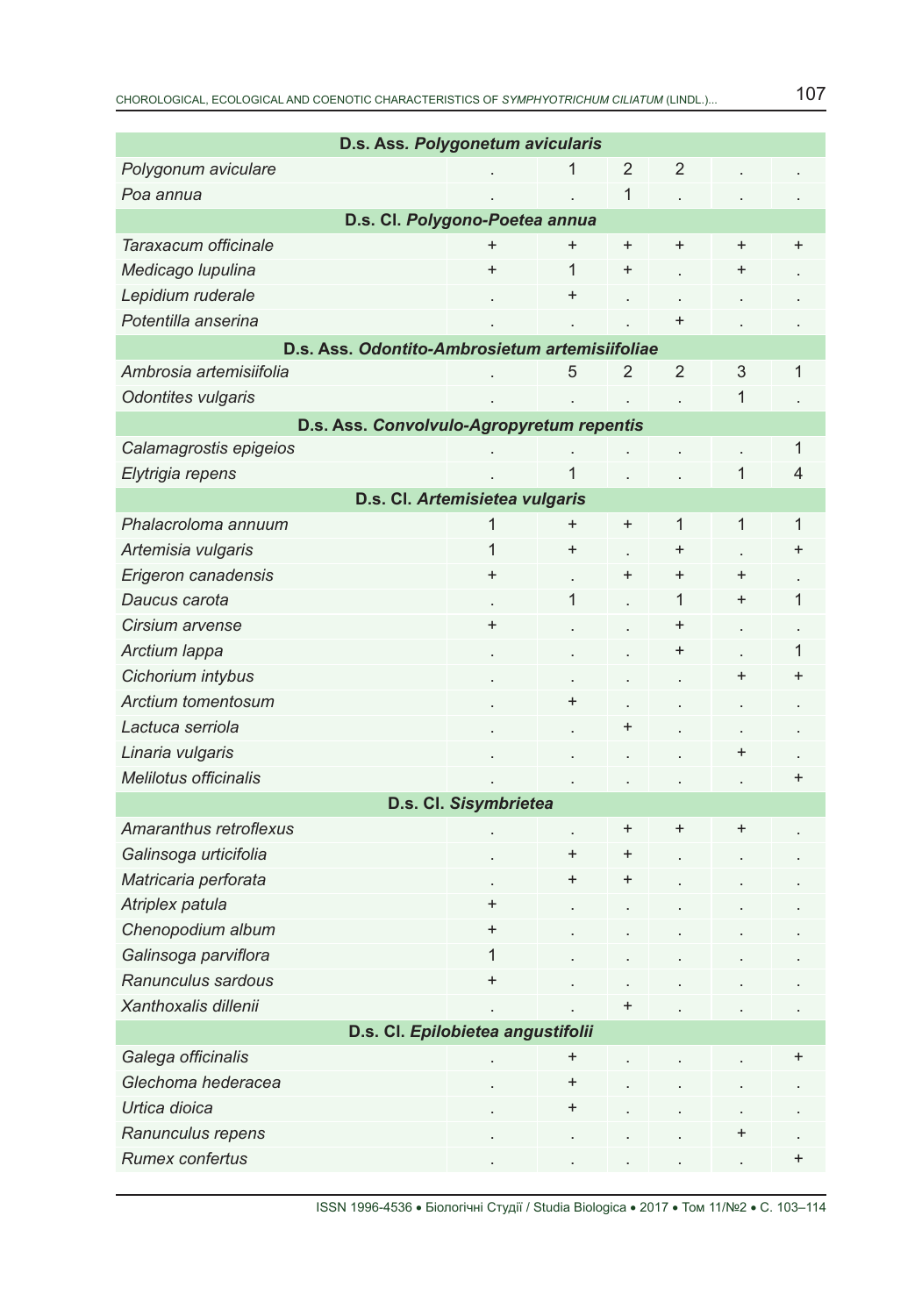| D.s. Cl. Molinio-Arrhenatheretea |                      |           |           |           |              |                |
|----------------------------------|----------------------|-----------|-----------|-----------|--------------|----------------|
| Plantago lanceolata              |                      |           | 1         | 1         | 1            | $\ddot{}$      |
| Trifolium repens                 |                      | 1         | 1         |           | $\ddot{}$    |                |
| Trifolium pratense               |                      |           | $\ddot{}$ |           | $\ddot{}$    | $\ddot{}$      |
| Poa pratensis                    | $\ddot{\phantom{a}}$ | $\cdot$   | $\ddot{}$ | 1         |              | 1              |
| Agrostis tenuis                  |                      |           |           |           | $\mathbf{1}$ | 1              |
| Festuca pratensis                |                      |           |           |           |              | $\ddot{}$      |
| Phleum pratense                  |                      |           | ÷         |           |              | 1              |
| Dactylis glomerata               |                      |           |           |           |              | $\overline{2}$ |
| Cerastium holosteoides           | $\ddot{}$            |           |           |           | ٠            |                |
| Trifolium hybridum               |                      |           |           | $\ddot{}$ |              |                |
| Mentha arvensis                  |                      | $\cdot$   |           | $\ddot{}$ | $\cdot$      |                |
| Other species:                   |                      |           |           |           |              |                |
| Achillea submillefolium          | $+$                  |           | $\ddot{}$ |           | $\ddot{}$    | $\ddot{}$      |
| Lotus ucrainicus                 |                      |           | $\ddot{}$ |           | $\ddot{}$    | 1              |
| Polygonum persicaria             |                      | $\ddot{}$ |           |           |              | $\ddot{}$      |
| <b>Bidens tripartita</b>         | 1                    |           | $\ddot{}$ |           |              |                |
| Barkhausia setosa                |                      |           | $\ddot{}$ |           | $+$          |                |
| Chaenorhinum minus               |                      |           | $\ddot{}$ |           | $+$          |                |
| Potentilla reptans               |                      |           |           |           | $+$          | $\ddot{}$      |

**The species occurred only in one relevé**: *Anchusa officinalis* (5 [+]); *Anisantha tectorum* (2 [1]); *Berteroa incana* (5 [+]); *Echium vulgare* (5 [+]); *Eragrostis pilosa* (4 [1]); *Galium verum* (5 [+]); *Geum urbanum* (6 [+]); *Inula britannica* (2 [+]); *Juncus bufonius* (2 [1]); *Juncus tenuis* (6 [+]); *Lepidium densiflorum* (5 [+]); *Oenothera biennis* (5 [+]); *Poa compressa* (3 [+]); *Polygonum convolvulus* (1 [+]); *Potentilla supina* (4 [+]); *Swida sanquinea* (5 [+]); *Xanthium albinum* (5 [1])

**Види, які трапляються в одному описі:** *Anchusa officinalis* (5 [+]); *Anisantha tectorum* (2 [1]); *Berteroa incana* (5 [+]); *Echium vulgare* (5 [+]); *Eragrostis pilosa* (4 [1]); *Galium verum* (5 [+]); *Geum urbanum* (6 [+]); *Inula britannica* (2 [+]); *Juncus bufonius* (2 [1]); *Juncus tenuis* (6 [+]); *Lepidium densiflorum* (5 [+]); *Oenothera biennis* (5 [+]); *Poa compressa* (3 [+]); *Polygonum convolvulus* (1 [+]); *Potentilla supina* (4 [+]); *Swida sanquinea* (5 [+]); *Xanthium albinum* (5 [1])

#### **Association localities of the relev**é**s**:

- 1. Glyboka, railway station, along railway, 12.10. 2007, A. Tokaryuk;
- 2. Glyboka, railway station, along railway, 29.07. 2008, A. Tokaryuk;
- 3. Storozhynets, railway station, 21.09. 2009, A. Tokaryuk;
- 4. Storozhynets, railway station, 21.09.2 009, A. Tokaryuk;
- 5. Glybotskyi Distr., Cherepkivtsi vill., Vadul-Siret railway station, 12.10. 2007, A. Tokaryuk;
- 6. Glyboka, railway station, 12.10. 2007; 29.07. 2008, A. Tokaryuk.

#### **Описи виконано:**

- 1. смт Глибока, залізничний вокзал, уздовж залізничної колії, 12.10. 2007, А. Токарюк;
- 2. смт Глибока, залізничний вокзал, уздовж залізничної колії, 29.07. 2008, А. Токарюк;
- 3. м. Сторожинець, залізничний вокзал, 21.09. 2009, А. Токарюк;
- 4. м. Сторожинець, залізничний вокзал, 21.09.2 009, А. Токарюк;
- 5. Глибоцький р-н, с. Черепківці, залізнична станція Вадул-Сірет, 12.10. 2007, А. Токарюк;
- 6. смт Глибока, залізничний вокзал, 12.10. 2007, 29.07. 2008, А.Токарюк.

**Number of syntaxa**: 1 – *Eragrostio-Amaranthetum albi*; 2 – *Lolio-Plantaginetum majoris*; 3 – *Polygonetum arenastri*; 4 – *Odontito-Ambrosietum artemisiifoliae*; 5 – *Convolvulo-Agropyretum repentis*.

**Номери синтаксонів:** 1 – *Eragrostio-Amaranthetum albi*; 2 – *Lolio-Plantaginetum majoris*; 3 – *Polygonetum arenastri*; 4 – *Odontito-Ambrosietum artemisiifoliae*; 5 – *Convolvulo-Agropyretum repentis*.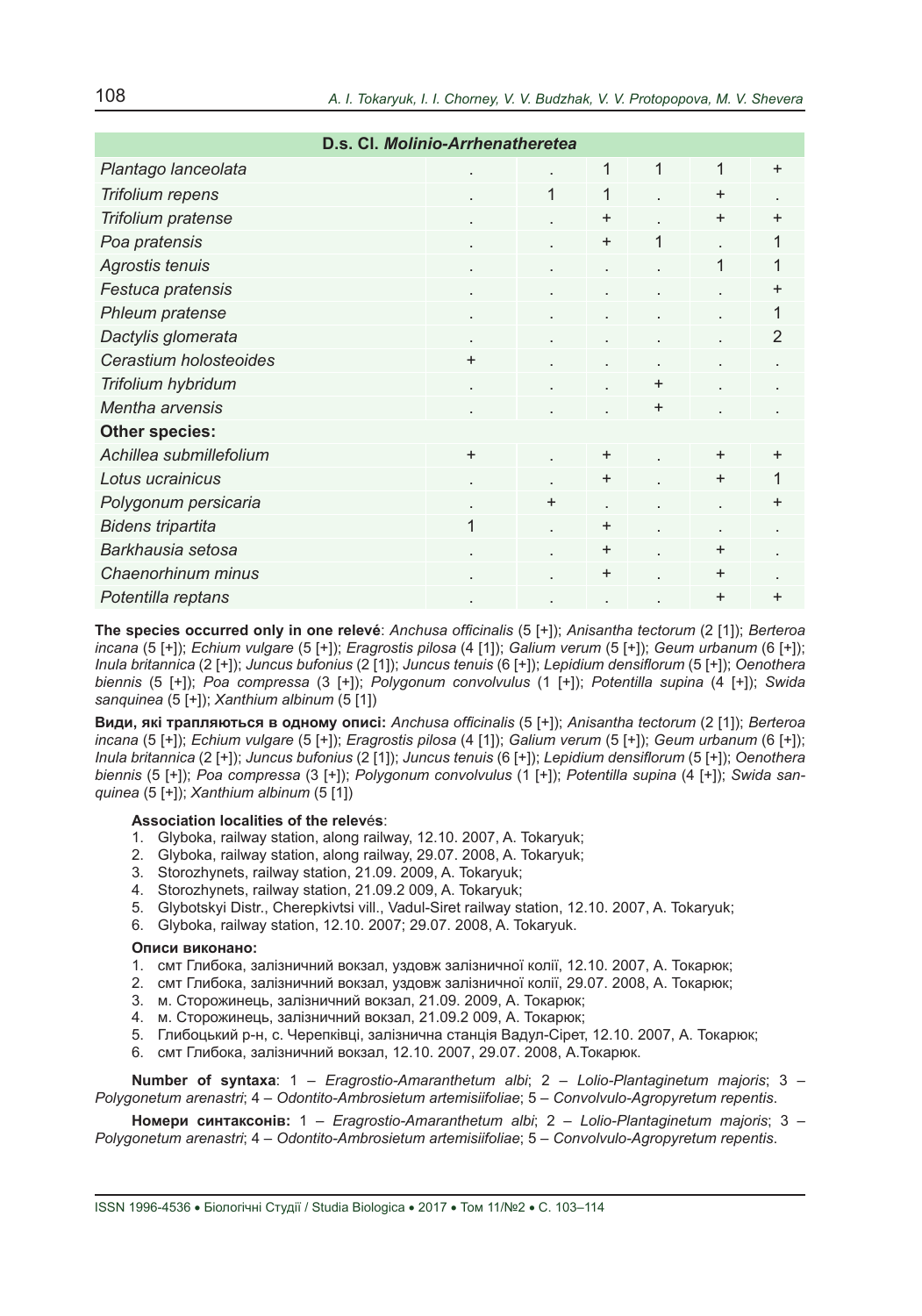The plant community of association *Lolio-Plantaginetum majoris* (Linkola 1921) Beger with participation of *S. ciliatum* was found along a path at a beet collection in the territory Glyboka-Bukovynska station. Its total projective cover comes to 80 % and projective cover of *S. ciliatum* is 1–2 %. Floristic composition of association composed of 24 species. The diagnostic *Lolium perenne* L., *Plantago major* L. and *Lepidotheca suaveolens* (Pursh) Nuttm dominate. Components of the plant community are invasive *Ambrosia artemisiifolia* L. (50–60 %), *Galinsoga urticifolia* (Kunth) Benth. and *Phalacroloma annuum* (Table 1, relevé 2)*.*

The association belongs to alliance *Polygono-Coronopodion* Sissingh 1969 order *Polygono arenastri-Poetalia annuae* Tx. in Géhu et al. 1972 corr. Rivas-Mart. et al. 1991, class *Polygono-Poеtea annuae* Rivas-Mart. 1975 [26].

Within alliance *Polygono-Coronopodion S. ciliatum* have been found in plant community of association *Polygonetum arenastri* Gams 1927 confined to a roadside on the territory of Storozhynets railway station. The number of species in the coenosis varies from 20 to 25. Its total projective cover is 50–70 %. Diagnostic species of association *Plantago major* L. (20–50 %), *Poa annua* L. (2–3 %), and *Polygonum aviculare* L. (5–7 %) dominate. *S. ciliatum* occurs rare. Among invasive species *Ambrosia artemisiifolia* (5–7 %), *Conyza canadensis*, *Echinochloa crusgalli* (2–3 %), *Galinsoga urticifolia*, *Phalacroloma annuum*, *Setaria glauca* (L.) P. Beauv. (2–3 %), and *Xanthoxalis dillenii* (Jacq.) Holub are observed (Tabl. 1, relevés 3–4).

Plant community of association *Odontito-Ambrosietum artemisiifoliae* Mucina 1993 with participation of *S. ciliatum* was revealed in Vadul-Siret railway station near Cherepkivtsi village of Glyboka District related to open places along path between railway tracks. Total projective cover is 80 %, projective cover of *S. ciliatum* is 1–2 %. Diagnostic species: *Ambrosia artemisifolia* is dominant and *Odontites vulgaris* Moench is co-dominant in the plant community. The plant community composes of 30 species of vascular plants, including invasive *Cichorium intybus* L., *Conyza canadensis*, *Phalacroloma annuum*, *Setaria glauca* and *Xanthium albinum* (Widder) H.Scholz (Table 1, relevél 5). It belongs to alliance *Onopordion acanthii* Br.-Bl. 1926, order *Onopordetalia acanthii* Br.-Bl. et Tx. ex Klika et Hadač 1944, class *Artemisietea vulgaris* Lohmeyer et al. ex von Rochow 1951 [11].

The isolated individuals of *S. ciliatum* occurs also in plant community of association *Convolvulo-Agropyretum repentis* Felföldy 1943 distributed along ground roads within the Glyboko-Bukovynska railway station territory. In this plant community (total projective cover 100 %) *Elytrigia repens* dominates with neglegiable dirt of *Agrostis capillaris* L., *Calamagrostis epigeios* (L.) Roth, *Dactylis glomerata* L., *Festuca pratensis* Huds., *Phleum pratense* L., and *Poa pratensis* L. Components of the association are invasive *Ambrosia artemisiifolia*, *Cichorium intybus*, *Phalacroloma annuum* and *Juncus tenuis* Willd. (Table 1, relevé 6). Plant community of association belongs to alliance *Convolvulo arvensis-Agropyrion repentis* Görs 1967, order *Agropyretalia intermedio-repentis* T. Müller et Görs 1969, class *Artemisietea vulgaris* Lohmeyer et al. in Tx. ex von Rochow 1951.

Thus, on the basis of phytosociological relevél it was established that *S. ciliatum* in the Bukovinian Cis-Carpathian grows in five association, four order and three classes of synanthropic vegetation. The syntaxonomic scheme of plant community with participation of *S. ciliatum* in the region is given.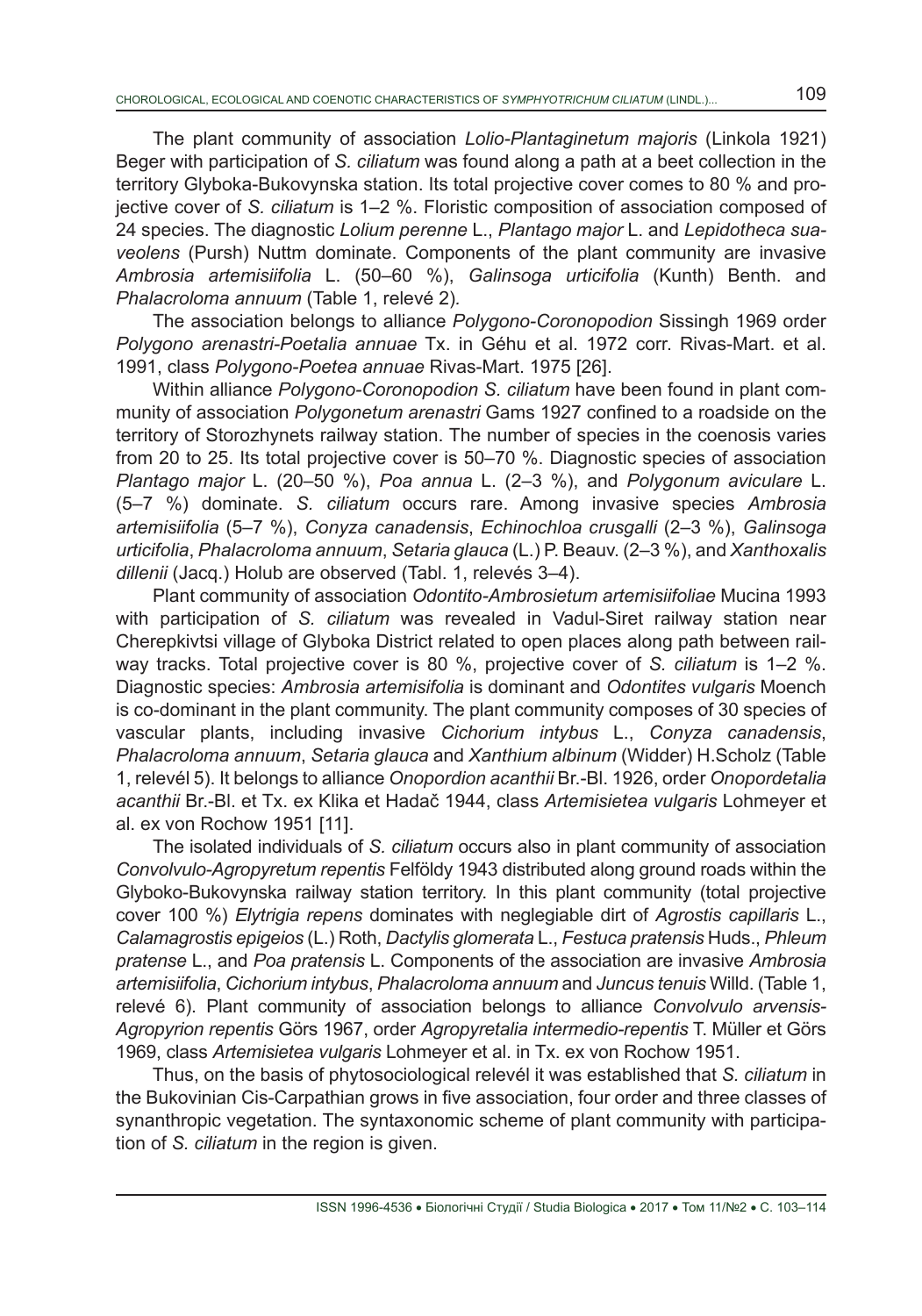Syntaxonomic scheme of plant community with participation of *Symphyotrichum ciliatum* (Lindl.) Nesom in Bukovinian Cis-Carpathian

Синтаксономічна схема рослинних угруповань за участю *Symphyotrichum ciliatum* (Lindl.) Nesom у Буковинському *Передкарпатті*

**Cl.** *Digitario sanguinalis-Eragrostietea minoris* **Mucina, Lososová et Šilc in Mucina et al. 2016**

Ord. *Eragrostietalia* J. Tx. ex Poli 1966

All. *Eragrostion cilianensi-minoris* Tx. ex Oberd. 1954

Ass. *Eragrostio-Amaranthetum albi* Morariu 1943

**Cl.** *Polygono-Poеtea annuae* **Rivas-Mart. 1975** 

Ord. *Polygono arenastri-Poetalia annuae* Tx. in Géhu et al. 1972 corr. Rivas-Mart. et al. 1991

All. *Polygono-Coronopodion* Sissingh 1969

Ass. *Lolio-Plantaginetum majoris* (Linkola 1921) Beger

Ass. *Polygonetum arenastri* Gams 1927

**Cl.** *Artemisietea vulgaris* **Lohmeyer et al. in Tx. ex von Rochow 1951**

Ord. *Meliloto-Artemisitalia absinthii* Elias 1979

All. *Dauco-Melilotion albi* Gors em Elias 1980

Ass. *Odontito-Ambrosietum artemisiifoliae* Mucina 1993

Ord. *Agropyretalia intermedio-repentis* T. Müller et Görs 1969

All. *Convolvulo arvensis-Agropyrion repentis* Görs 1967

Ass. *Convolvulo-Agropyretum repentis* Felföldy 1943

According to the main climatic indices, such as thermoregulation, ombrorezhime and criorezhime, *S. ciliatum* is characterized by stenotopic amplitude and belongs to submezoterms, subaridophytes and hemicriophytes (Table 2).

Table 2. **Ecological characteristic (climatop) of** *Symphyotrichum ciliatum* **(Lindl.) Nesom in the Bukovinian Cis-Carpathian**

*Таблиця 2.* **Екологічна характеристика (кліматоп)** *Symphyotrichum ciliatum* **(Lindl.) Nesom у Буковинському Передкарпатті**

| Indices of climatic factors (points), ecological groups, width of ecological amplitude |                |                 |               |  |  |  |  |
|----------------------------------------------------------------------------------------|----------------|-----------------|---------------|--|--|--|--|
| $Tm^*$                                                                                 | Om             | Kn              | Cr            |  |  |  |  |
| 8.78-9.90                                                                              | 11.07-11.65    | $8.45 - 9.11$   | $8.17 - 8.93$ |  |  |  |  |
| 9.26                                                                                   | 11.38          | 8.79            | 8.56          |  |  |  |  |
| Stenotopic submezoterm                                                                 | Stenotopic     | Stenotopic      | Stenotopic    |  |  |  |  |
|                                                                                        | subarridophyte | hemicontinental | hemicriophyte |  |  |  |  |

**Comment:** Tm – termorezhime, Om – ombrorezhime, Kn – continental climate, Cr – criorezhime; its and in the table 3 indicated: in numerator – value of tolerance amplitude, in denominator – mean value of tolerance amplitude to ecological factor

**Примітка**: Tm – терморежим, Om – омброрежим, Kn – континентальність клімату, Cr – кріорежим; тут і в таблиці 3 – у чисельнику вказується величина амплітуди толерантності, у знаменнику – середнє значення амплітуди толерантності до цього екологічного фактора

In the region the in relation to the water regime of the soil and the variability of moisture *S. ciliatum* is stenotypic mesophyte and hemihydroconstrastophile and grows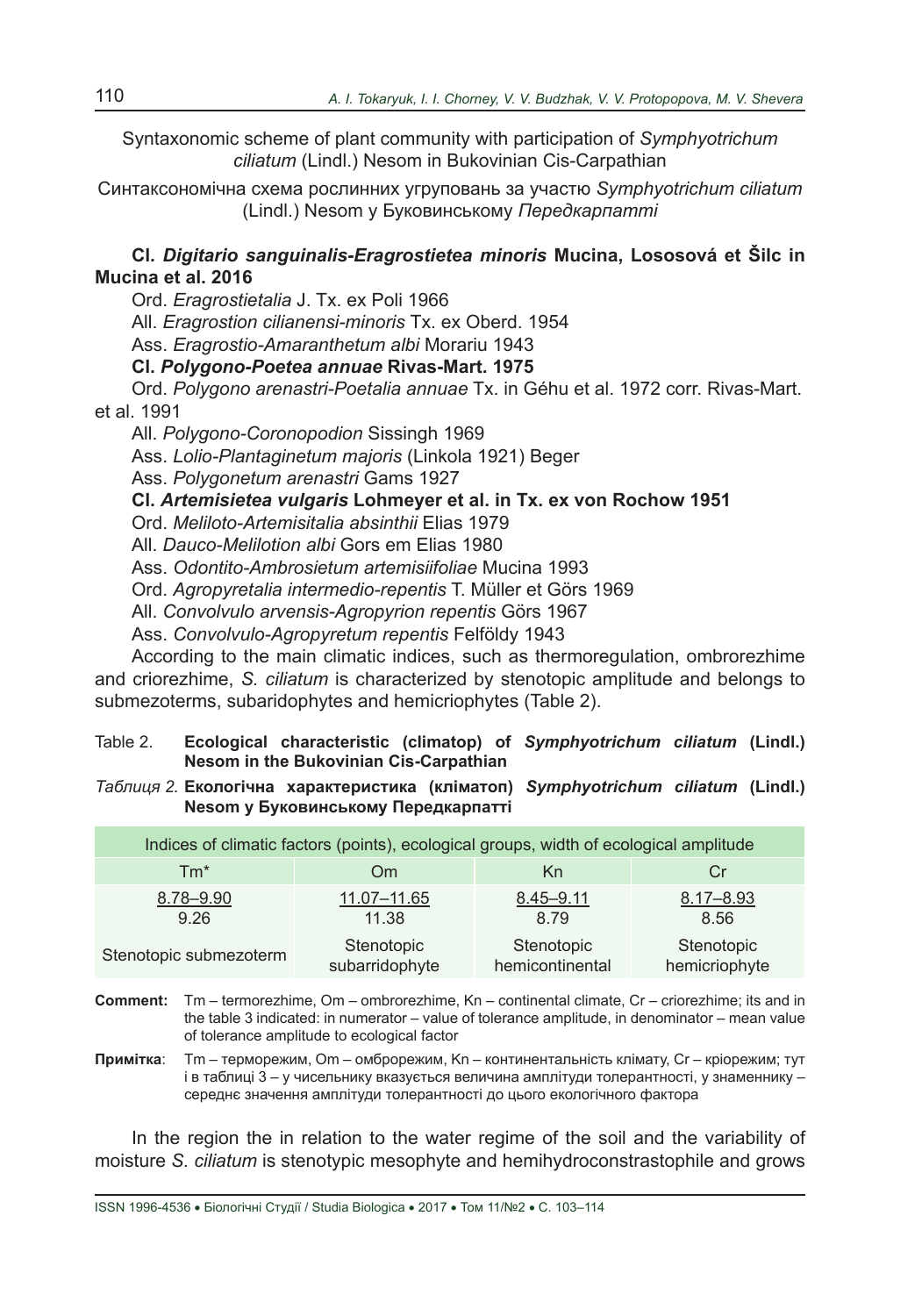in forest-meadow ecotopes with complete blotting root zone and melted water (Wnp = 100–145 mm) (Table 3). It grows on slightly acidic (pH = 5.5–6.5), enriched with salts, relatively nitrogen poor soils of mineral nitrogen and avoids carbonate substrates.

### *Table 3.* **Ecological characteristic (edaphotop) of** *Symphyotrichum ciliatum* **(Lindl.) Nesom in the Bukovinian Cis-Carpathian**

## *Таблиця 3.* **Екологічна характеристика (едафотоп)** *Symphyotrichum ciliatum* **(Lindl.) Nesom у Буковинському Передкарпатті**

| Indices of edaphic factors (pointsy), ecological groups,<br>wide of ecological amplitude |                                           |                          |                            |                                  |                            |                                |  |
|------------------------------------------------------------------------------------------|-------------------------------------------|--------------------------|----------------------------|----------------------------------|----------------------------|--------------------------------|--|
| Hd*                                                                                      | fH                                        | <b>Rc</b>                | Tr(SI)                     | Ca                               | <b>Nt</b>                  | Ae                             |  |
| 10.73-11.60<br>11.27                                                                     | 7.04-7.75<br>7.38                         | 7.79-8.05<br>7.94        | 7.78-8.32<br>8.15          | $6.22 - 7.13$<br>6.82            | 5.88-6.82<br>6.45          | $6.25 - 7.16$<br>6.84          |  |
| stenotopic rmezophyte                                                                    | c stenotopic heminydro-<br>contrastophyte | stenotopic subacidophile | semieuritope<br>stenotopic | hemicarbonatophyle<br>stenotopic | stenotopic heminitrophyloe | Hemistenotopic<br>subaerophobe |  |

**Comment:** Hd – humidity of soil, fH – moisture change, Rc – soil acidity, Sl – soil salinity, Ca – content of carbonates in soil, Nt – content of nitrogen in soil, Ae – soil aeration

**Примітка:** Hd – вологість ґрунту, fH – змінність зволоження, Rc – кислотність ґрунту, Sl – засоленість ґрунту, Ca – вміст у ґрунті карбонатів, Nt – вміст азоту у ґрунті, Ae – аерація ґрунту

As to rate and character of distribution in the Bukowinian Cis-Carpathian *S. ciliatum* is potential invasive species.

According to the classification of habitats on the territory of Ukrainian Carpathians and Transcarpathian Lowlands [4], plant communities with *S. ciliatum* are comprised of the next habitats: "Sand-clay deposits (shifts) of quarries and anthropogenic substrates of a moving type"; "Seliteb area"; "Areas with ruderal xeromesophyte vegetation (beyond the seliteb area)"; *"*Muddy river banks with *Chenopodion rubri* p. p. and *Bidention* p. p. Vegetation". Last one is under threat of disappearance and need the protection on European level because of its presence in the Natura 2000, in particular, 3270 *"*Muddy river banks with *Chenopodion rubri* p. p. and *Bidention* p. p. Vegetation*"* [19].

### **CONCLUSION**

The *S. ciliatum* in the Bukovinian Cis-carpathian occurs in five associations, four unions, four orders, and three classes of synanthropic vegetation: Ass. *Eragrostio-Amaranthetum albi* Cl. *Digitario sanguinalis-Eragrostietea minoris*, Ass. *Lolio-Plantaginetum majoris* and *Polygonetum arenastri* Cl. *Polygono-Poеtea annuae*, Ass. *Odontito-Ambrosietum artemisiifoliae* and *Convolvulo-Agropyretum repentis* Cl. *Artemisietea vulgaris*.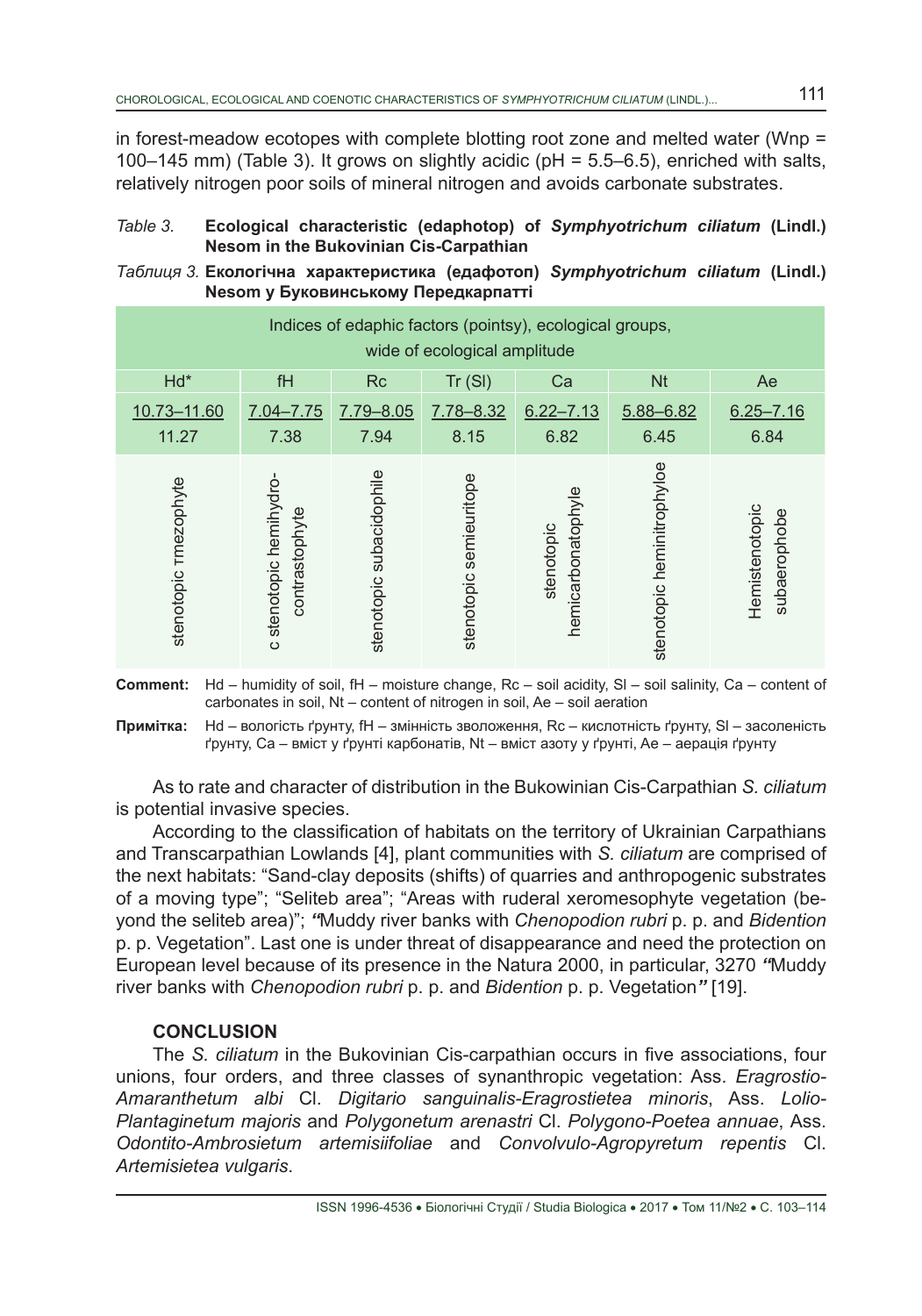The species in the region has stenotope ecological amplitude and according to main climatic and edaphic indices is submezoterm, subaridophyte, hemicontinental, hemicriophyte, mesophyte, hemihydroconstrastophile, subacidophile, semievitrophe, gemicarbonatophyte, heminitrophylous and subaeroophobe. One can consider this species as potential invasive.

# **ACKNOWLEDGEMENT**

The authors would like to thank the Dr. Olena V. Borysova (M.G. Kholodny Institute of Botany, NAS of Ukraine) for valuable comments and editing of English text.

- 1. *Anastasiu P., Negrean G., Samoil*ă *C., Memedemin D., Cog*ă*lniceanu D.* A comparative analysis of alien plants species along the Romanian Black Sea coastal area. The role of harbours. **J. Coast. Conserv**, 2011; 15: 595–606.
- 2. *Broż E., Podgórska M. Symphyotrichum ciliatum* (*Brachyactis ciliata*) (*Asteraceae*) in Poland. **Fragm. Flor. et Geobot. Polon,** 2005; 12(2): 291 –299.
- 3. *Budzhak V. V., Chorney I. I., Tokaryuk A. I.* Supplement to the method of flora species mapping (Chernivtsy district example). **Scientific Herald of Chernivtsi University: collection of scientific papers. Biology**, 2009; 455: 168–170. (In Ukrainian).
- 4. **Catalogue of type habitats of Ukrainian Carpathian and Transcarpathian lowland** / Ed. B. Prots and O. Kagalo. Lviv: Merkator Press, 2012: 294. (In Ukraininian).
- 5. **COSEWIC assessment and update status report on the Gulf of St. Lawrence aster**  *Symphyotrichum laurentianum* **in Canada**. Committee on the Status of Endangered Wildlife in Canada. Ottawa, 2004: 39.
- 6. *Didukh Ya.P.* Prepararation of edition of "Ecoflora of Ukraine" [as base of phytoindication state of ecosystem]. **Ukr. Phytocoen J,** 1998; 1(10): 4–17. (In Ukraininian).
- 7. *Dubyna D.V., Protopopova V.V., Dubovik O.M.* New for the flora of Ukr. SSR species *Brachyactis* Ledeb. **Ukr. Bot. J,** 1986. 43(2): 51–54. (In Ukraininian)
- 8. *Geydeman T.S.* **Determinator of Higher plants of Moldavian SSR**. Kishinyov: Shtiinca Press, 1986: 530. (In Russian).
- 9. *Guzik J.* Halda Huty im. Sendzimira w Krakowie miejsciem występowania interesujących obcych gatunków roślin. **Sesja Naukowa: Haŀda poprzemyslowa – obiekt obserwacji procesow biologicznych**. Uniwersytet Śląski w Katowicach, 2002: 7.
- 10. *Guzik J.* Haŀda Huty im. Sendzimira w Krakowie miejsciem występowania interesujących obcych gatunków roślin. **Arch. Ochr. Środ,** 2003; 29(2): 13–19.
- 11. *Jarolímek I., Zaliberová M., Mucina L., Mochnacký S.* **Rastlinné spoločenstvá Slovenska 2. Synantropná vegetácia**. Bratislava: Veda Vydavatel'stvo Slovenskej Akadémie Vied, 1997: 416 s.
- 12. *Krylov P.F.* **Flora of Western Siberia**. Vol. 11. Tomsk: Botanical Section of Tomsk Nature Society, 1949. P. 2630–3070. (In Russian).
- 13. *Kuzyarin A..T.* New for Lviv Region alien species. **Sc. Letterrs of State Natural History Museum,** 2012; 28: 143–144. (In Ukrainian).
- 14. *Matuszkiewicz W.* **Przewodnik do oznaczania zbiorowisk roślinnych Polski**. Warszawa: Wydawnictwo naukowe PWN, 2001: 537 s.
- 15. *Moravec J. a kol.* **Roslinna společenstva České republiky a jejich ochrozeni**. 2 vydání. ČR: Okresni vlastivědné muzeum, 1995. 206 s.
- 16. *Mucina L., Bültmann H., Dierßen K., Theurillat J.-P., Raus T., Čarni A., Šumberová K., Willner W., Dengler, J., Gavilán García R., Chytrý M., Hájek M., Di Pietro R., Iakushenko D., Pallas J., Daniëls F.J.A., Bergmeier E., Santos Guerra A., Ermakov N., Valachovič M., Schaminée J.H.J., Lysenko T., Didukh Ya.P., Pignatti S., Rodwell J.S., Capelo J., Weber H.E.,*

ISSN 1996-4536 • Біологічні Студії / Studia Biologica • 2017 • Том 11/№2 • С. 103–114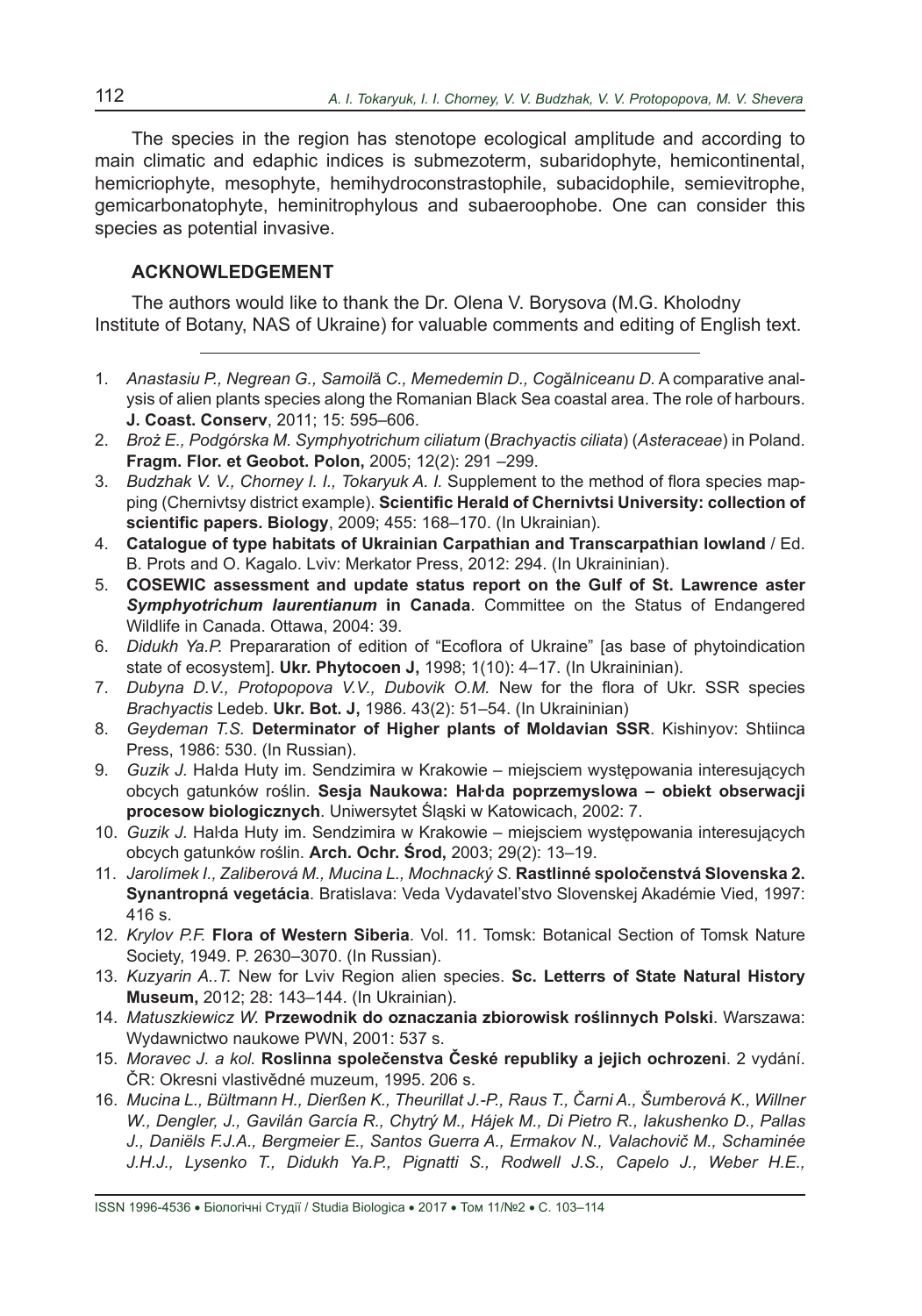*Solomeshch A., Dimopoulos P., Aguiar C., Hennekens S.M. & Tichý, L.* Vegetation of Europe: Hierarchical floristic classification system of vascular plant, bryophyte, lichen, and algal communities. **Applied Vegetation Science,** 2016; 19(1): 3–264.

- 17. *Nesom G.L.* Review of the taxonomy od the *Aster* sensu lato (Asteraceae: Astereae), emphasizing the New World species. **Phytologica,** 1994; **77**(3): 141–297.
- 18. *Nobis M., Pliszko A.* New localities of *Symphyotrichum ciliatum* (*Asteraceae*) in Poland. **Acta Mus. Siles. Sci. Natur,** 2016; 65: 283–286.
- 19. **Habitat conception of conservation of biodiversity: bases documents of EU** / ed. O.O. Kagalo & B.H. Prots. Lviv ZUKTs press, 2012: P. 278. (In Ukrainian).
- 20. *Plyuta P.G.* Principel of formation and used of phytoindication climatic scales. **Ukr. Phytocoe, J,** 1998; C; 1(10): 17–27. (In Ukrainian).
- 21. *Protopopova V.V., Shevera M.V., Mosyakin S.L., Solomakha V.A., Solomakha T.D., Vasylyeva T.V., Petryk S.P.* **Invasive species in flora of Northern Cis Blacj Sea area**. Kyiv: Phytosociocentre Press, 2009: P. 56. (In Ukrainian).
- 22. *Protopopova V.V., Shevera M.V., Chorney I.I., Tokaryuk V.V., Korzhan K.V.* The transformer species in flora of Bukovinian Cis-Carpathian. **Ukr. Bot. J,** 2010; 67(6): 852–864. (In Ukrainian).
- 23. *Sîrbu C., Ferus P., Eliáš P. jun., Samuil C., Oprea A. Symphyotrichum ciliatum* in Romania: trends of spread and invaded plant communities. **Open Life Sciences**, 2015; 10: 147–164.
- 24. *S*î*rbu C., Oprea A.* **Plante adventive în flora Romániei**. Iaşi: Editura "Ion Ionescu de la Brad", 2011: 413–414.
- 25. *Sîrbu C., Oprea A., Eliáš P. jun., Ferus P.* New contribution to the study of alien flora in Romania. **J. Plant Develop**, 2011; 18: 121–134.
- 26. *Shyshkin B.K.* Genus *Brachyactis* Ledeb. In Flora of USSR. Vol. 25 / Ed. B.K. Shyshkin. Мoscow; Leningrad: Institute of Botany, Acad. Sc. USSR, press, 1959: 631 p. (In Russian).
- 27. *Solomakha V.A.* Syntaxonomy of vegetation of Ukraine. Third approximation. Kyiv: Phytosociocentre Press, 2008. 296 p. (In Ukraininian).
- 28. *Syrenko I.P.* Creation a Databases for Floristic and Phytocoenologic Researches. **Ukr. Fitotsen. Zb**, 1996; A (1): 9–11.
- 29. *Tichy L.* JUICE, software for vegetation classification. **J. Veg. Sci,** 2002; 13: 451–453.
- 30. *Tokarska-Guzik B., Dajdok Z., Zając M., Zając A., Urbisz A., Danielewicz W., Hołdyński C.* Rośliny obcego pochodzenia w Polsce ze szczególnym uwzględnieniem gatunków inwazyjnych. Warszawa, 2012. 198 p.
- 31. *Tucharz M., Nobis A., Nobis M.* Chromosome data a useful tool in taxonomy of *Symphyotrichum ciliatum.* **Acta Biol. Cracov,** 2011; Botan; 53(1): 117–119.
- 32. *Tzvelev N.N.* Genus *Brachyactis* Ledeb. In: **Flora of European Part of USSR**. Vol. 7 / ed. N.N. Tzvelev. Sankt-Petersburg: Nauka Press, 1994. 195 p. (In Russian).

## **ХОРОЛОГІЧНІ ТА ЕКОЛОГО-ЦЕНОТИЧНI ОСОБЛИВОСТI** *SYMPHYOTRICHUM CILIATUM* **(LINDL.) NESOM (***ASTERACEAE***) У БУКОВИНСЬКОМУ ПЕРЕДКАРПАТТІ**

*А. І. Токарюк*<sup>1</sup> , *І. І. Чорней*<sup>1</sup> , *В. В. Буджак*<sup>1</sup> , *В. В. Протопопова*<sup>2</sup> *, М. В. Шевера*3, 2

<sup>1</sup> *Чернівецький національний університет імені Юрія Федьковича вул. Федьковича,11, Чернівці 58022, Україна*

*e-mail: іісhorney@ukr.net, vbudzhak@gmail.com*

<sup>2</sup> *Закарпатський угорський інститут імені Ференца Ракоці ІІ пл. Кошута, 6, м. Берегове, Закарпатська обл. 90200, Україна e-mail: protopopova.vira@gmail.com*

> <sup>3</sup> *Інститут ботаніки ім. М.Г. Холодного НАН України вул. Терещенківська, 2, Київ 01004, Україна e-mail: shevera.myroslav@gmail.com*